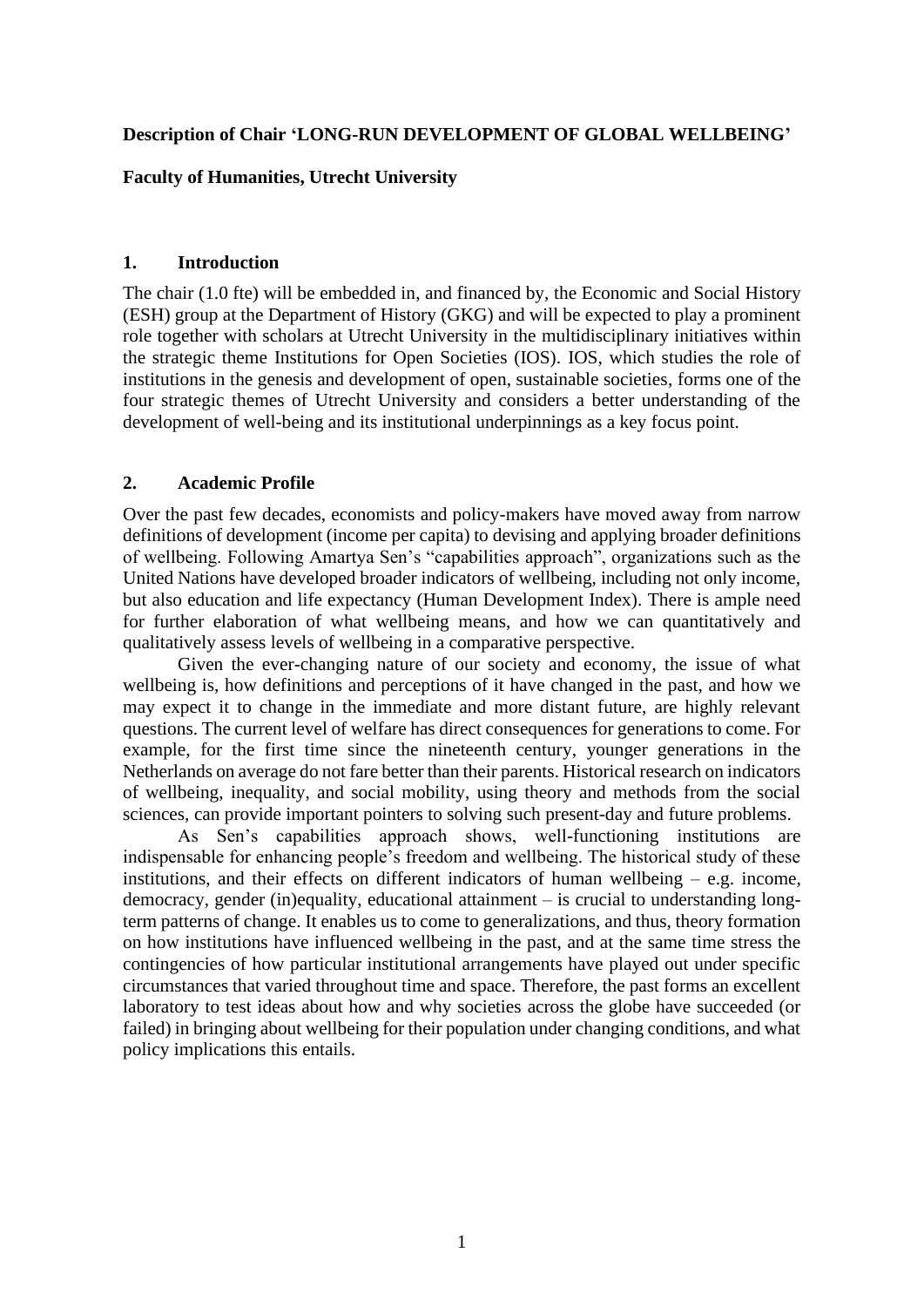## **3. Embedding in the Department of History & Art History in combination with the UU Strategic Theme Institutions**

The chair will be embedded in the Economic and Social History (ESH) group, at the Department of History and Art History (GKG).

The research profile of the chair aligns with the 'global turn' of this group over the past decade, its interest in global inequality, as well as with the interdisciplinary approach of most members of the ESH group, who combine quantitative and qualitative research methods and are inspired and informed by social science theories (see below under 5). The chair's research will closely align with work of colleagues within the ESH group who are engaged with the study of inequality and wellbeing worldwide (e.g. Bas van Bavel, Sarah Carmichael, Selin Dilli, Elise van Nederveen Meerkerk and Auke Rijpma). Within the wider context of GKG, the new chair will be expected to collaborate with scholars dealing with issues of human wellbeing such as environmental history (e.g. Liesbeth van de Grift), sustainability (e.g. Johan Schot) and democracy (e.g. Ido de Haan).

The chair is expected to play a prominent role within the university's strategic theme Institutions for Open Societies and to initiate interdisciplinary research and teaching within this strategic theme in collaboration with other UU top researchers from different faculties involved (see [https://www.uu.nl/en/research/institutions-for-open-societies\)](https://www.uu.nl/en/research/institutions-for-open-societies). In this capacity, the chair should have or develop a research agenda that on the one hand is interdisciplinary and addresses the core issues of the Institutions program and, on the other hand, fits within the research program of the ESH group.

#### **4. Contributions to teaching**

Teaching activities will concern lecturing in the interdisciplinary BA teaching program of Politics, Philosophy and Economy (PPE). Moreover, the chair will be teaching in the Bachelor as well as in the Master programs of the Department of GKG, e.g. the Bachelor specialization The Great Challenges: Crises, Inequality and Sustainability, the Master program History of Politics and Society and the History Research Master, as well as in interdisciplinary courses, such as the newly developed "Big History" course (with GEOsciences). Also, the chair may be involved in teaching in the Department of Economics (USE). Moreover, the chair is expected to collaborate in efforts to develop new possibilities for interdisciplinary education based on the research done within the strategic theme Institutions for Open Societies, e.g. together with Erik Stam (Economics), Tanja van der Lippe (Sociology) and others. This may involve, for instance, contributing to the possible development of a new Master program Public Policy.

#### **5. Research profile of the chair**

This chair studies the development of human wellbeing – in the broad sense of the term – in a long-term comparative perspective. The development of human wellbeing in a longterm comparative perspective forms a vital component of Utrecht University's research endeavours. Utrecht University developed a Better Well-Being Index, which is an integrated index for measuring well-being and includes a wide set of dimensions.

The chair is intended to continue the important work in the field of global inequality and wellbeing by prof. dr. Jan Luiten van Zanden (retiring early 2022), who over the years has collaborated with historians and other scientists, studying long-term socioeconomic development in a worldwide perspective. Furthermore, the chair will contribute to the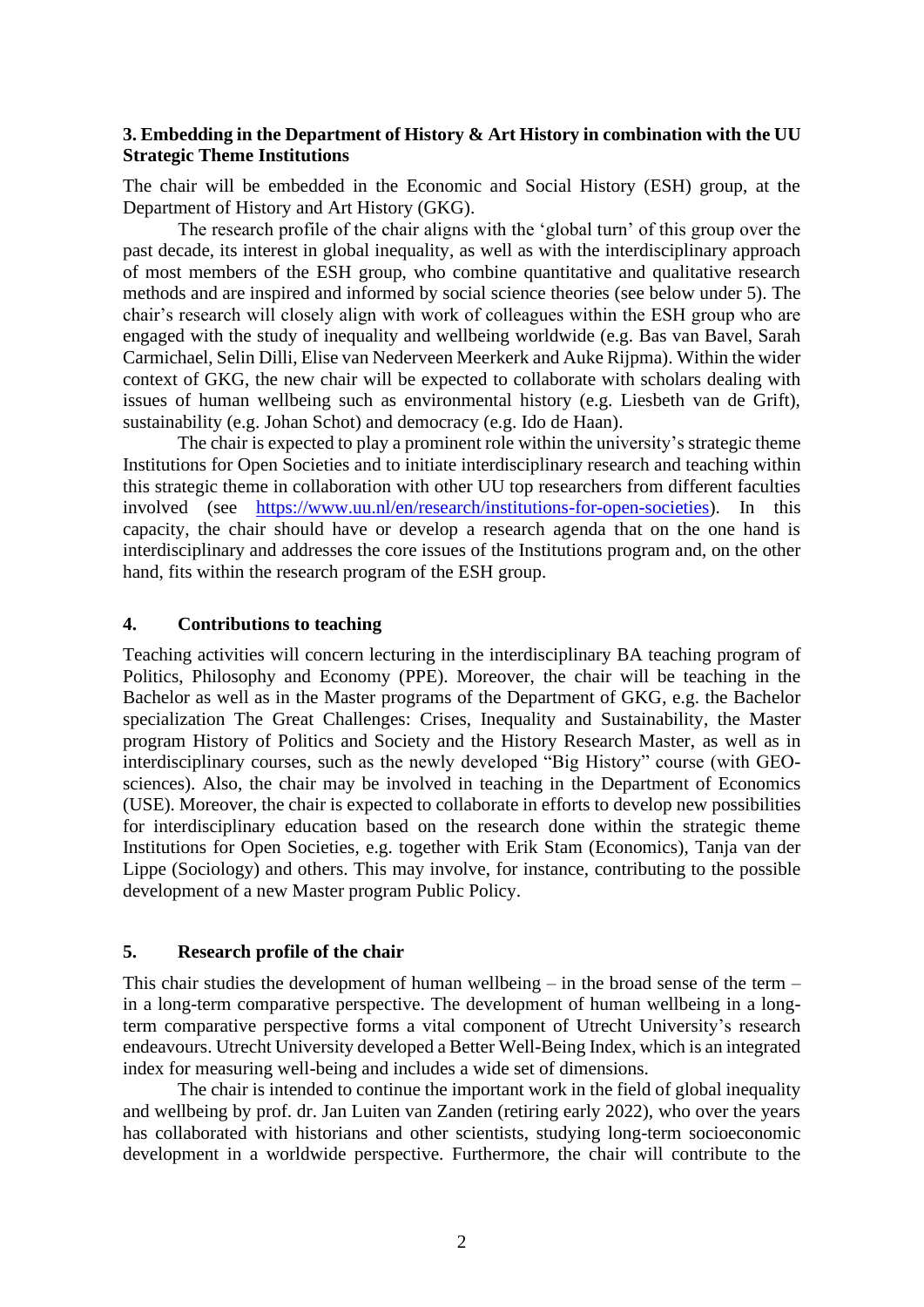collection and analysis of large datasets, by using comprehensive quantitative as well as qualitative techniques.

## **6. National and International positioning**

In the national context, this chair is vital to maintain UU's strong position in the field of interdisciplinary history of long-run development and human wellbeing. While colleagues at RUG also focus on these themes, and we collaborate with them, their work is more strictly confined to economic indicators such as GDP, whereas the UU approach takes a much broader view on long-run human wellbeing. Internationally, the chair also appears timely. In many parts of the world, scholars are developing large historical databases to measure historical wellbeing, but they generally either concern much shorter periods, and less complex indicators of welfare, or are not globally encompassing (e.g. Giovanni Vecchi, University of Rome Tor Vergata; Ian Gazeley and Andy Newell, LSE/Essex University). Ideally, the research of this chair would link up to other global comparative projects that are currently ongoing in the US (e.g. CHIA database, Patrick Manning, University of Pittsburgh; Seshat database, led by Daniel Hoyer, George Brown College, Toronto). Moreover, the chair "Long-run development of global wellbeing" is expected to include important additional qualitative and institutional indicators into the analysis of human wellbeing.

# **7. Profile of the occupant of the chair**

The criteria on which the candidates will be selected are the following:

- Successful applicants must be at the top of his or her league either as a high potential or as a world research leader.
- Successful applicants must have an excellent publication record in international journals in fields relevant for the research area described.
- Based on past performance, successful applicants must show potential for doing outstanding multi- or interdisciplinary research.
- Successful applicants have expertise in quantitative research methods and working with big (historical) datasets.
- Successful applicants must have a keen eye for the societal relevance of the research in his or her field, and actively seek to contribute to public engagement/outreach.
- Successful applicants must have demonstrable experience in acquiring additional and external funds to extend the research within the thematic pillar.
- Successful applicants must have extensive experience in academic teaching as well as experience in managing a research group and in having supervised successful PhD students.

## **8. Required competencies**

The tasks of the chair will be divided in 50% research and 50% teaching. Corresponding to the criteria indicated above, the position includes in particular the following tasks:

• Doing research and publishing internationally on institutions and wellbeing in the long run